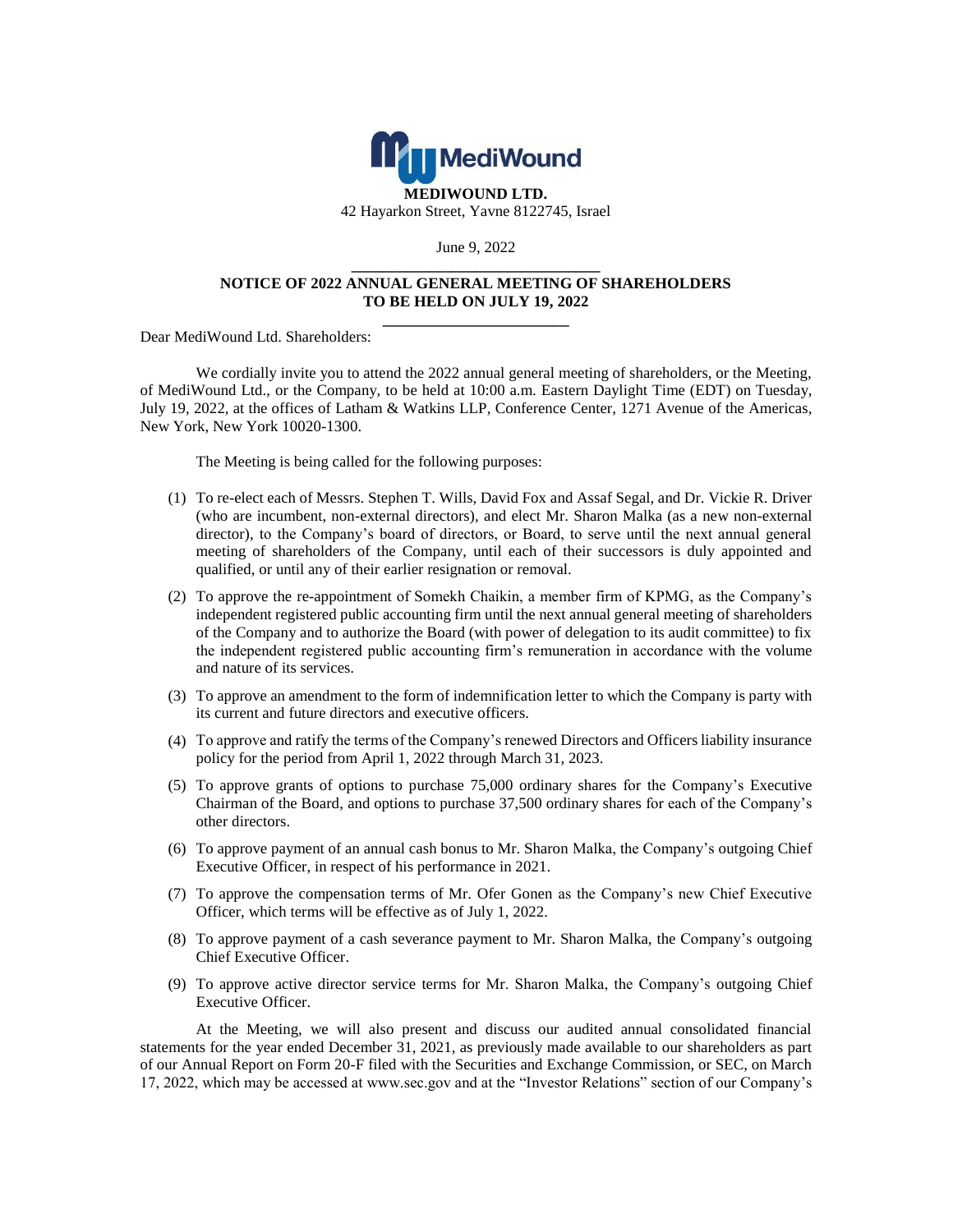website, www.mediwound.com. We will also transact such other business as may properly come before the Meeting or any adjournment thereof.

The record date of shareholders entitled to vote at the Meeting has been set as the close of business on Friday, June 10, 2022.

The affirmative vote of the holders of a majority of the voting power represented at the Meeting in person or by proxy and voting thereon (which excludes abstentions and broker non-votes) is necessary for the approval of each of the proposals.

In addition, the approval of each of Proposals 4, 6, 7 and 8 requires that one of the following two voting requirements be met as part of the approval by an ordinary majority of shares present and voting thereon:

• the majority voted in favor of the proposal includes a majority of the shares held by shareholders who are neither controlling shareholders nor in possession of a conflict of interest (referred to under the Israeli Companies Law, 5759-1999, or the Companies Law, as a "personal interest") in the approval of the proposal that are voted at the Meeting, excluding abstentions; or

• the total number of shares held by non-controlling, non-conflicted shareholders (as described in the previous bullet-point) voted against the proposal does not exceed 2% of the aggregate voting power in the Company.

For purposes of the foregoing, a "controlling shareholder" is any shareholder that has the ability to direct the Company's activities (other than by means of being a director or other office holder of the Company). A person is presumed to be a controlling shareholder if he, she or it holds 50% or more of the voting rights in the Company or has the right to appoint the majority of the directors or chief executive officer of the Company, but excludes a shareholder whose power derives solely from his or her position as a director of the Company or from any other position with the Company. For purposes of each of Proposals 6, 7 and 8, a "controlling shareholder" furthermore includes any shareholder holding 25% or more of the voting rights in the Company if no other shareholder holds more than 50% of the voting rights.

As far as we are aware, Clal Biotechnology Industries Ltd. (due to both its own holdings and the holdings of its wholly-owned subsidiary, Clal Life Sciences, LP) will be deemed to be a controlling shareholder of the Company for purposes of the vote on each of Proposals 6, 7 and 8. Its vote will therefore be excluded in determining whether either of the above-described special majority conditions has been achieved for each of those proposals.

A conflict of interest (referred to under the Companies Law as a "personal interest") (i) includes an interest of any member of the shareholder's immediate family (i.e., spouse, sibling, parent, parent's parent, descendent, the spouse's descendent, sibling or parent, and the spouse of each of these) or an interest of an entity with respect to which the shareholder (or such a family member thereof) serves as a director or the chief executive officer, owns at least 5% of the shares or its voting rights or has the right to appoint a director or the chief executive officer; and (ii) excludes an interest arising solely from the ownership of shares of the Company. In determining whether a vote cast by proxy is disinterested, the conflict of interest/ "personal interest" of the proxy holder is also considered and will cause that vote to be treated as the vote of an interested shareholder, even if the shareholder granting the proxy does not have a conflict of interest/ personal interest in the matter being voted upon.

Shareholders are requested to complete, date and sign all enclosed proxy cards and/or voting instruction forms, and to return them promptly in the pre-addressed envelopes. No postage will be required if they are mailed in the United States.

If you are a registered shareholder and will submit your completed, executed proxy card in the enclosed envelope, it must be received by our transfer agent not later than 11:59 p.m. Eastern Daylight Time on Monday, July 18, 2022 in order to be validly included in the tally of shares voted at the Meeting.